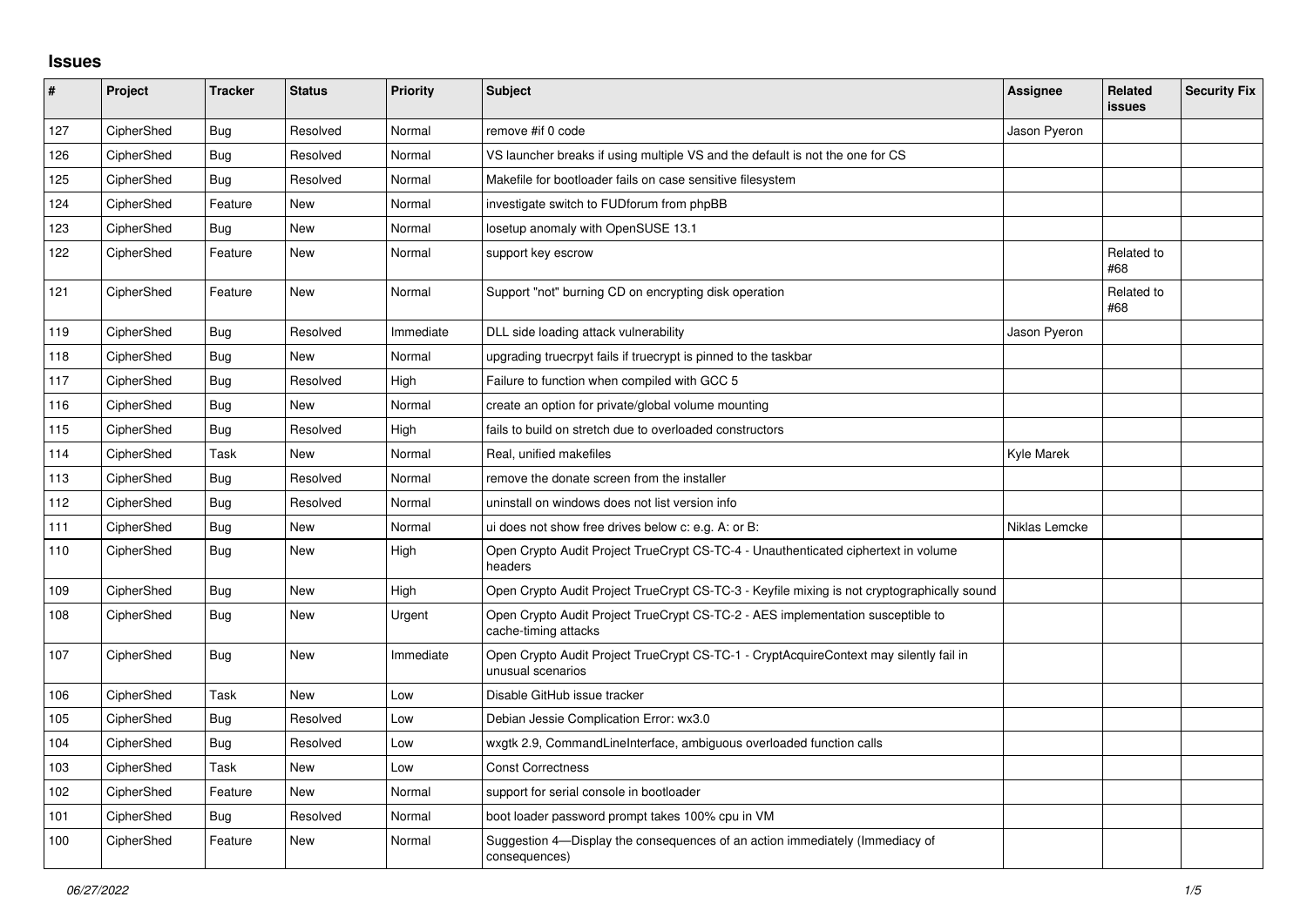| #  | Project    | <b>Tracker</b> | <b>Status</b> | <b>Priority</b> | <b>Subject</b>                                                                                                                             | Assignee      | Related<br>issues | <b>Security Fix</b> |
|----|------------|----------------|---------------|-----------------|--------------------------------------------------------------------------------------------------------------------------------------------|---------------|-------------------|---------------------|
| 99 | CipherShed | Feature        | <b>New</b>    | Normal          | Suggestion 3-Separate required and optional input parameters                                                                               |               |                   |                     |
| 98 | CipherShed | Feature        | New           | Normal          | Suggestion 2 - Do not misuse native UI controls                                                                                            | Niklas Lemcke |                   |                     |
| 97 | CipherShed | Feature        | New           | Normal          | Suggestion 1 - Do not use unknown terminology                                                                                              | Niklas Lemcke |                   |                     |
| 96 | CipherShed | Feature        | New           | Normal          | installer to incorporate a post-installation quick-start wizard                                                                            |               |                   |                     |
| 95 | CipherShed | Bug            | New           | Normal          | Platform/SystemException.h and Common/Exception.h define the same class/struct                                                             |               |                   |                     |
| 94 | CipherShed | <b>Bug</b>     | New           | High            | CipherShed Volume Creation Wizard: Encryption of Host Protected Area":"Encryption of Host<br>Protected Area" class #32770 not initialized? |               |                   |                     |
| 93 | CipherShed | Feature        | New           | Normal          | support "quick" encrypt for new media (especially flash/SSD)                                                                               |               |                   |                     |
| 92 | CipherShed | Feature        | New           | Normal          | allow change of cipher/key on encrypted container without decrypting                                                                       |               |                   |                     |
| 91 | CipherShed | Feature        | <b>New</b>    | Normal          | use linked libraries in kernel driver to isolate logical units and later support plugins                                                   |               |                   |                     |
| 90 | CipherShed | Feature        | New           | Normal          | cipher setting preference file                                                                                                             |               |                   |                     |
| 89 | CipherShed | Feature        | New           | Normal          | Support the Common Criteria Collaborative Protection Profile for Full Disk Encryption                                                      |               |                   |                     |
| 88 | CipherShed | <b>Bug</b>     | New           | Normal          | smart card support for containers                                                                                                          |               |                   |                     |
| 87 | CipherShed | Feature        | New           | Low             | support multiple hidden volumes                                                                                                            |               |                   |                     |
| 86 | CipherShed | <b>Bug</b>     | Resolved      | Normal          | Make ciphershed window titlebars different                                                                                                 |               |                   |                     |
| 85 | CipherShed | <b>Bug</b>     | New           | Normal          | Digcode.c is 9917 lines long, split it up                                                                                                  |               |                   |                     |
| 84 | CipherShed | <b>Bug</b>     | New           | Normal          | wcsncpy is subject to buffer overflow                                                                                                      |               |                   |                     |
| 83 | CipherShed | <b>Bug</b>     | New           | Normal          | deduplicate file names                                                                                                                     |               |                   |                     |
| 82 | CipherShed | Feature        | <b>New</b>    | Normal          | add sparse file detection to non-windows versions                                                                                          |               |                   |                     |
| 81 | CipherShed | Feature        | New           | Normal          | Decrypt System drive via commandline                                                                                                       |               |                   |                     |
| 80 | CipherShed | Bug            | New           | Low             | TEST CASE: ubuntu 14 GUI install                                                                                                           |               |                   |                     |
| 79 | CipherShed | Feature        | New           | Low             | document a list of file systems compatible with Hidden Volume usage                                                                        |               |                   |                     |
| 78 | CipherShed | Bug            | New           | Normal          | update the ciphershed.org website, automatically                                                                                           |               |                   |                     |
| 77 | CipherShed | <b>Bug</b>     | Resolved      | High            | boot loader is too big, regression on ff4d0578aff9269fdb654a213c850ce576fafd0a                                                             |               |                   |                     |
| 76 | CipherShed | <b>Bug</b>     | New           | Normal          | MakeSelfExtractingPackage used in CI cannot have dialog boxes                                                                              |               |                   |                     |
| 75 | CipherShed | Feature        | New           | Low             | code coverage - ConvertUTF.c                                                                                                               |               |                   |                     |
| 74 | CipherShed | Bug            | New           | Normal          | Hardcoded Build date in Help->About window                                                                                                 |               |                   |                     |
| 73 | CipherShed | Bug            | New           | Normal          | Truecrypt icon showing in taskbar                                                                                                          |               |                   |                     |
| 72 | CipherShed | <b>Bug</b>     | New           | Normal          | The installation fails, but a message (from windows?) says it succeeds and asks if you want<br>to reboot                                   |               |                   |                     |
| 71 | CipherShed | <b>Bug</b>     | New           | High            | passwords using non-ascii                                                                                                                  |               |                   |                     |
| 70 | CipherShed | Feature        | <b>New</b>    | Normal          | track git info in build                                                                                                                    |               |                   |                     |
| 69 | CipherShed | Feature        | New           | Low             | integration test: mounting and sharing volumes                                                                                             |               |                   |                     |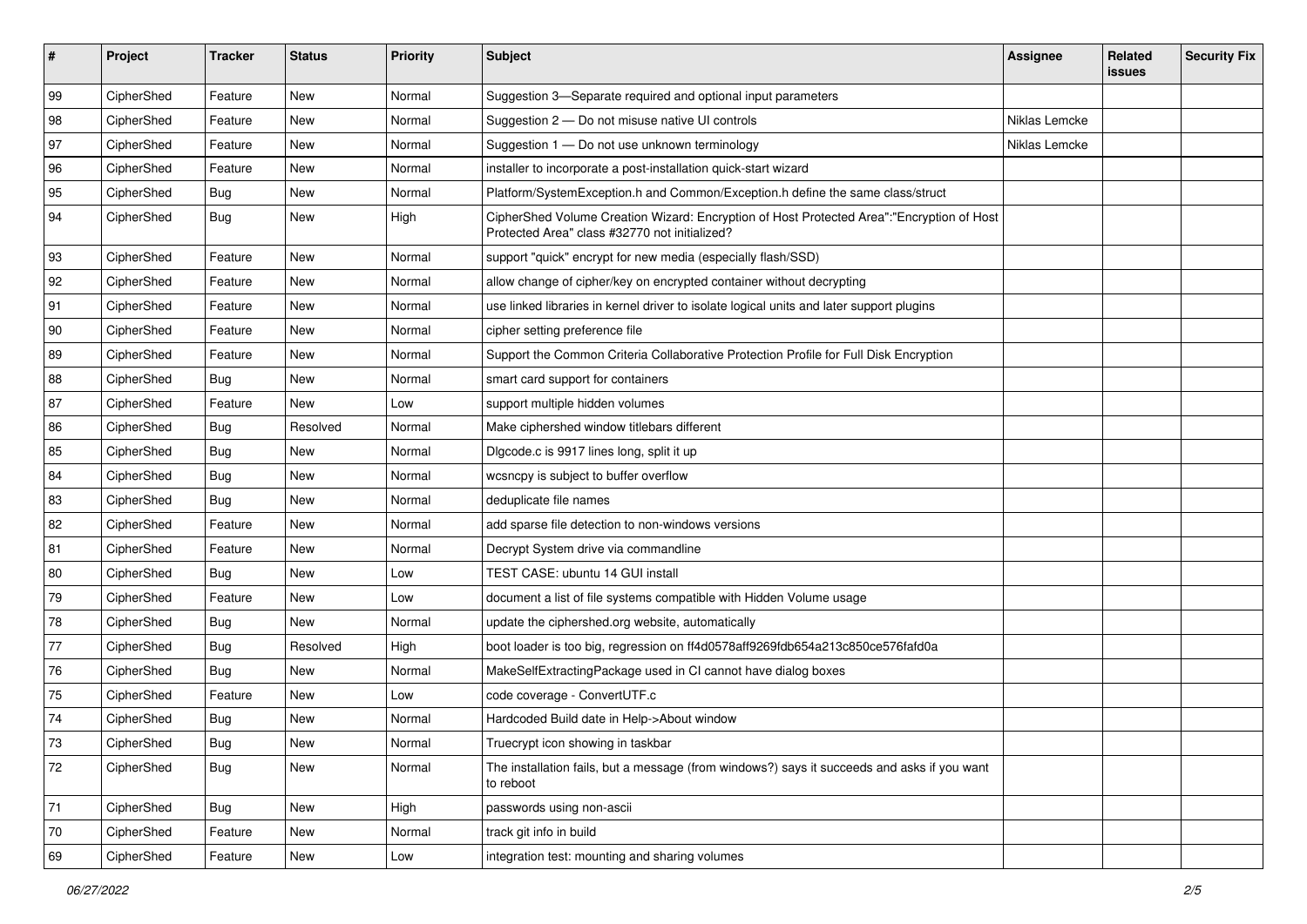| #  | Project    | <b>Tracker</b> | <b>Status</b> | <b>Priority</b> | <b>Subject</b>                                                  | <b>Assignee</b> | Related<br><b>issues</b> | <b>Security Fix</b> |
|----|------------|----------------|---------------|-----------------|-----------------------------------------------------------------|-----------------|--------------------------|---------------------|
| 67 | CipherShed | Feature        | <b>New</b>    | Normal          | print a backup                                                  |                 |                          |                     |
| 66 | CipherShed | Feature        | <b>New</b>    | Normal          | provide robust API for usermode interaction with kernel driver  |                 |                          |                     |
| 65 | CipherShed | Feature        | New           | Normal          | pure 64 bit version for windows                                 |                 | Related to<br>#63        |                     |
| 64 | CipherShed | Task           | <b>New</b>    | Normal          | Rewrite or remove LongReverse in Common/Dlgcode.c               |                 |                          |                     |
| 63 | CipherShed | <b>Bug</b>     | <b>New</b>    | Normal          | 64 bit gui on 64 bit systems                                    |                 | Related to<br>#65        |                     |
| 62 | CipherShed | Feature        | <b>New</b>    | Normal          | Administrative Configuration for Enterprise IT                  |                 |                          |                     |
| 61 | CipherShed | Feature        | <b>New</b>    | Normal          | optionally support TPM                                          |                 |                          |                     |
| 60 | CipherShed | Feature        | <b>New</b>    | Normal          | Enhanced UX - shell extension for container management          |                 | Related to<br>#34        |                     |
| 59 | CipherShed | Bug            | New           | Low             | optimized rescue disk                                           |                 | Related to<br>#52        |                     |
| 58 | CipherShed | Feature        | <b>New</b>    | Low             | Tablet / Touch screen / non-keyboard boot support               |                 |                          |                     |
| 57 | CipherShed | Feature        | <b>New</b>    | Normal          | Skein support                                                   |                 |                          |                     |
| 56 | CipherShed | Bug            | <b>New</b>    | Low             | FreeBSD support                                                 |                 |                          |                     |
| 55 | CipherShed | <b>Bug</b>     | In Progress   | Normal          | Unified Extensible Firmware Interface (UEFI)                    | Jason Pyeron    | Related to<br>#51        |                     |
| 54 | CipherShed | Feature        | <b>New</b>    | Low             | Self Destruct Password                                          |                 |                          |                     |
| 53 | CipherShed | Feature        | <b>New</b>    | Low             | Portable / non-admin volume browser                             |                 |                          |                     |
| 52 | CipherShed | Feature        | New           | Low             | recovery utility & tools                                        |                 | Related to<br>#59        |                     |
| 51 | CipherShed | <b>Bug</b>     | In Progress   | Normal          | <b>GUID Partition Table (GPT)</b>                               | Jason Pyeron    | Related to<br>#55        |                     |
| 50 | CipherShed | Feature        | <b>New</b>    | Normal          | Linux FDE                                                       |                 | Related to<br>#5         |                     |
| 49 | CipherShed | <b>Bug</b>     | Resolved      | High            | use a unit testing framework                                    |                 | Blocks #38               |                     |
| 48 | CipherShed | <b>Bug</b>     | <b>New</b>    | High            | EncryptDataUnits() lacks error handling                         |                 |                          |                     |
| 47 | CipherShed | <b>Bug</b>     | <b>New</b>    | High            | GetWipePassCount() / WipeBuffer() can cause BSOD                |                 |                          |                     |
| 46 | CipherShed | Bug            | <b>New</b>    | High            | MountVolume() device check bypass                               |                 |                          |                     |
| 45 | CipherShed | <b>Bug</b>     | New           | High            | MainThreadProc() integer overflow                               |                 |                          |                     |
| 44 | CipherShed | <b>Bug</b>     | New           | High            | TC_IOCTL_OPEN_TEST multiple issues                              |                 |                          |                     |
| 43 | CipherShed | <b>Bug</b>     | New           | High            | IOCTL_DISK_VERIFY integer overflow                              |                 |                          |                     |
| 42 | CipherShed | <b>Bug</b>     | New           | High            | TC_IOCTL_GET_SYSTEM_DRIVE_DUMP_CONFIG kernel pointer disclosure |                 |                          |                     |
| 41 | CipherShed | Bug            | New           | High            | Windows kernel driver uses memset() to clear sensitive data     |                 |                          |                     |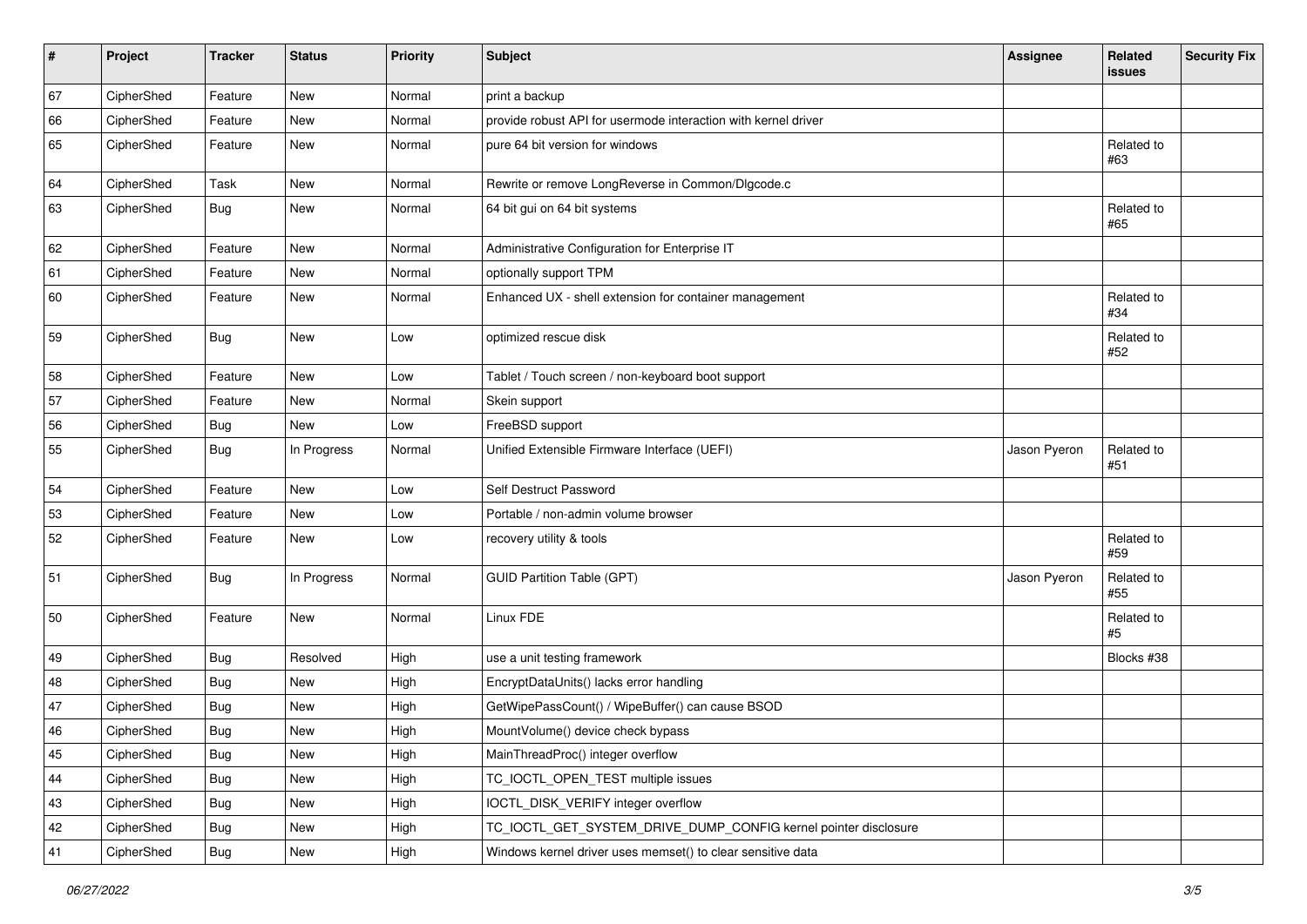| #  | Project    | <b>Tracker</b> | <b>Status</b> | <b>Priority</b> | <b>Subject</b>                                                | <b>Assignee</b> | Related<br>issues | <b>Security Fix</b> |
|----|------------|----------------|---------------|-----------------|---------------------------------------------------------------|-----------------|-------------------|---------------------|
| 40 | CipherShed | <b>Bug</b>     | <b>New</b>    | High            | Multiple issues in the bootloader decompressor                |                 |                   |                     |
| 39 | CipherShed | <b>Bug</b>     | New           | High            | Sensitive information might be paged out from kernel stacks   |                 |                   |                     |
| 38 | CipherShed | <b>Bug</b>     | New           | High            | Weak Volume Header key derivation algorithm                   |                 | Blocked by<br>#49 |                     |
| 37 | CipherShed | Bug            | New           | High            | Open Crypto Audit Project issues                              |                 |                   |                     |
| 36 | CipherShed | Feature        | <b>New</b>    | Normal          | support multiple actors to open an encrypted volume           |                 |                   |                     |
| 35 | CipherShed | Feature        | Resolved      | High            | use Doxygen                                                   |                 |                   |                     |
| 34 | CipherShed | Feature        | New           | Normal          | windows mount point support                                   |                 | Related to<br>#60 |                     |
| 33 | CipherShed | Feature        | New           | Normal          | windows comamnd line volume creation                          |                 |                   |                     |
| 32 | CipherShed | Feature        | New           | Normal          | truecrypt.ch ideas thread                                     |                 |                   |                     |
| 31 | CipherShed | <b>Bug</b>     | New           | Normal          | there is duplicate code for password character checking       | Jason Pyeron    | Related to<br>#30 |                     |
| 30 | CipherShed | <b>Bug</b>     | Resolved      | Normal          | Allowed character description is wrong                        |                 | Related to<br>#31 |                     |
| 29 | CipherShed | <b>Bug</b>     | Resolved      | Normal          | Audit of 04af5c7 - Buffer Overflow: strcpy                    | Jason Pyeron    |                   |                     |
| 28 | CipherShed | <b>Bug</b>     | Resolved      | Normal          | Audit of 04af5c7 - Buffer Overflow: strcat                    |                 |                   |                     |
| 27 | CipherShed | <b>Bug</b>     | Resolved      | High            | Audit of 04af5c7 - Buffer Overflow: sprintf                   |                 |                   |                     |
| 26 | CipherShed | <b>Bug</b>     | New           | Normal          | Large External Drive Support on Mac (>512byte sector size)    |                 |                   |                     |
| 25 | CipherShed | Task           | New           | Normal          | Broken applinks                                               |                 | Related to<br>#14 |                     |
| 24 | CipherShed | Task           | <b>New</b>    | Normal          | Add Windows 8 / Server 2012                                   | Rocki H         |                   |                     |
| 23 | CipherShed | Bug            | New           | Normal          | Windows 8 / 8.1 Fast Startup                                  | Rocki H         |                   |                     |
| 22 | CipherShed | <b>Bug</b>     | In Progress   | High            | Change name of software for "1.0" release.                    | Jason Pyeron    |                   |                     |
| 21 | CipherShed | Bug            | New           | High            | Method of mounting may be exploited                           |                 |                   |                     |
| 20 | CipherShed | Task           | New           | Normal          | Create dmg for os x                                           |                 |                   |                     |
| 19 | CipherShed | Task           | <b>New</b>    | Normal          | Create pkgbuild for arch                                      |                 |                   |                     |
| 18 | CipherShed | Task           | New           | Normal          | Create rpm packaging                                          |                 |                   |                     |
| 17 | CipherShed | Task           | <b>New</b>    | Normal          | Create debian packaging                                       |                 |                   |                     |
| 16 | CipherShed | Task           | New           | High            | Create list of all installed files / registry keys (Windows). | Rocki H         | Related to<br>#2  |                     |
| 15 | CipherShed | Task           | New           | Normal          | Create Gnu Info page                                          | Eugene Wang     | Related to<br>#12 |                     |
| 14 | CipherShed | <b>Bug</b>     | New           | Normal          | Fixes urls in ui (/applink? links)                            |                 | Related to<br>#25 |                     |